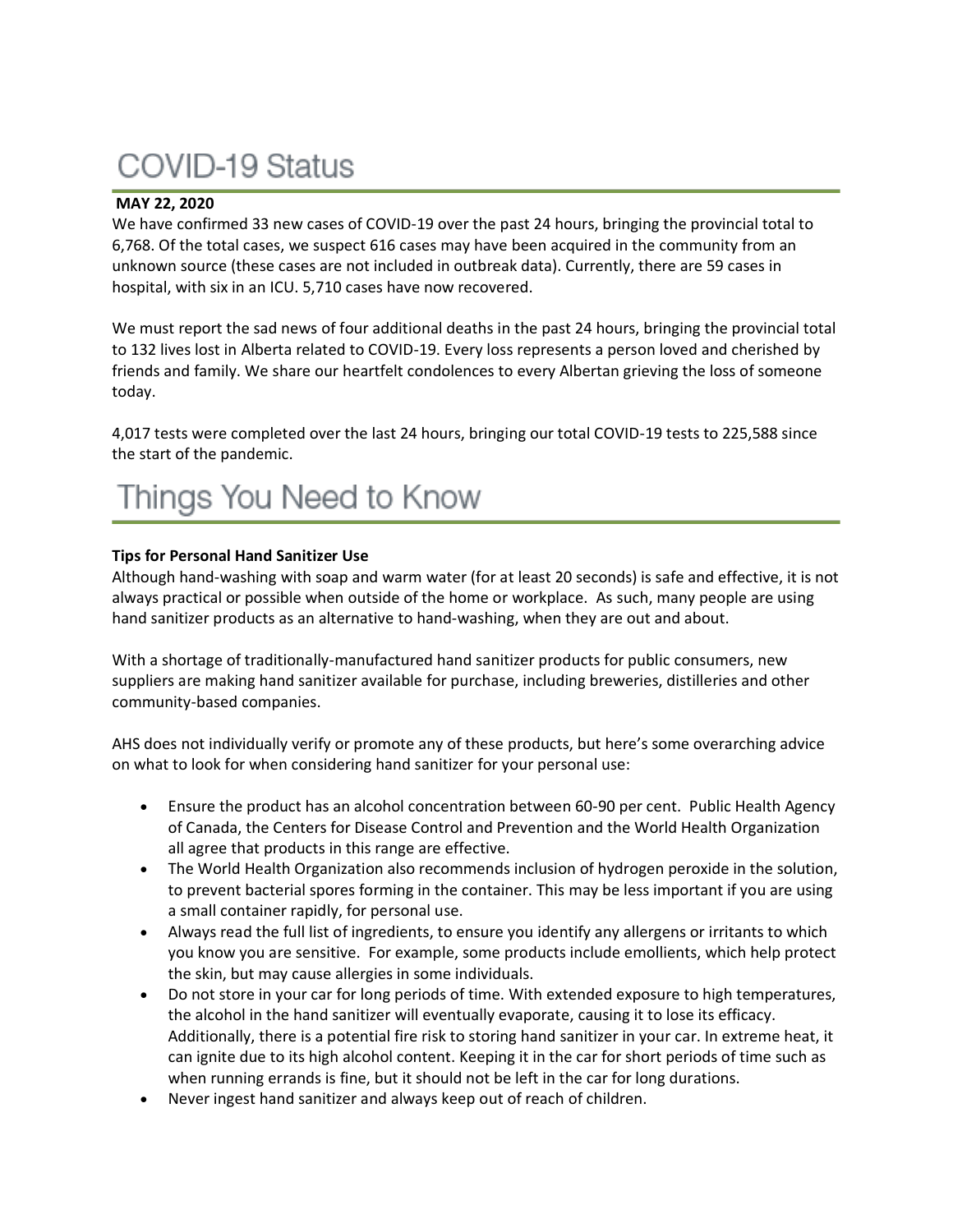• If you are an AHS healthcare provider, be assured that AHS provides hand sanitizer products that are both safe and effective, at all facilities.

#### **Personal Protective Equipment (PPE) Tip of the Day**

The daily series - *PPE Tip of the Day* – features quick and simple reminders you can take forward into your practice, from shift to shift.

#### **N95 mask use:**

Follow the correct procedure to carefully [doff PPE](https://www.albertahealthservices.ca/assets/Infofor/hp/if-hp-ipc-doffing-ppe-poster.pdf) after performing an [aerosol](https://www.albertahealthservices.ca/assets/healthinfo/ipc/hi-ipc-respiratory-additional-precautions-assessment.pdf#_blank)[generating medical procedure](https://www.albertahealthservices.ca/assets/healthinfo/ipc/hi-ipc-respiratory-additional-precautions-assessment.pdf#_blank) on a patient who is suspected or confirmed to have COVID-19. [Wash your hands,](https://www.albertahealthservices.ca/assets/healthinfo/ipc/if-hp-ipc-flu-handwash-how-to.pdf) then [remove the N95 mask](https://ahamms01.https.internapcdn.net/ahamms01/Content/AHS_Website/Information_For/if-hp-ipc-donning-and-doffing.mp4) by the straps an[dwash your hands](https://www.albertahealthservices.ca/assets/healthinfo/ipc/if-hp-ipc-flu-handwash-how-to.pdf) again, immediately after taking it off. Some areas of acute care in some zones are recycling N95s and storing them to be used in the unlikely event they are needed. See [ahs.ca/covidppe](https://www.albertahealthservices.ca/topics/Page17048.aspx) for more information on that initiative, and to learn if it applies to your area

To see previous PPE Tips of the Day, please visit the PPE Tips archive, [here.](https://www.albertahealthservices.ca/topics/Page17119.aspx)

#### **AHS COVID-19 Podcast**

In today's [AHS COVID-19 Podcast,](applewebdata://A94119DC-E39B-4BB1-9ABB-AD1A983C5B96/ahs.ca/covidpodcast) Dr. Debrah Wirtzfeld, Associate Chief Medical Officer for Physician Health, Diversity and Wellness, talks about the importance of physician wellness as the COVID-19 pandemic continues.



Dr. Debrah Wirtzfeld talks about the importance of physician wellness as the COVID-19 pandemic continues.

### In the Zones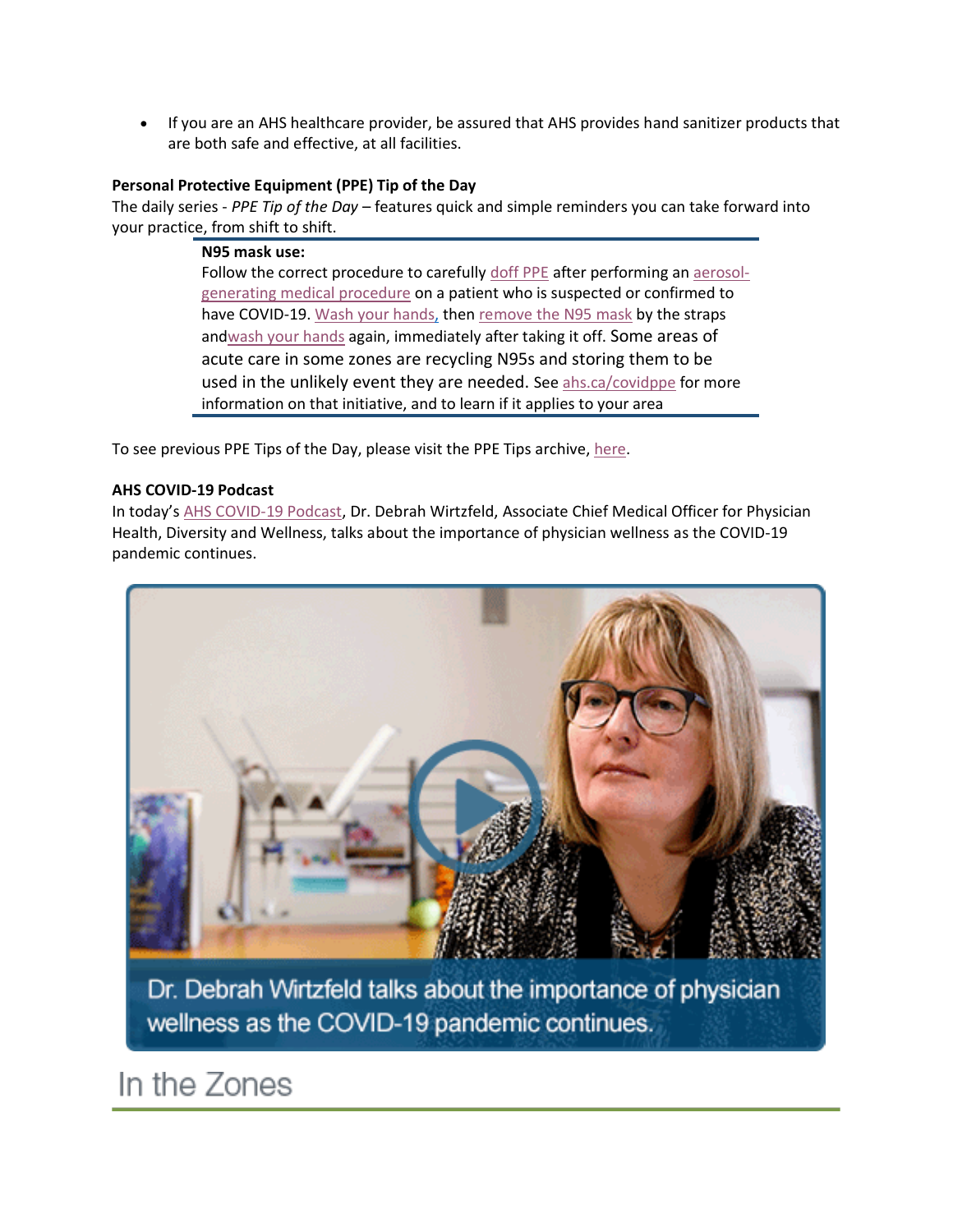#### **Zone Emergency Operations Centre (ZEOC) Update – Central**

Throughout the response to the COVID-19 pandemic we've seen many teams come up with creative ways to continue providing care and services to those we care for across the Central Zone. Volunteer Resources is a team which has quickly adapted to meet changing needs.

When volunteer programs were postponed due to the COVID-19 pandemic, and volunteers were unable to offer visitations in person, Volunteer Resources quickly explored creative ways to reach out to Home Care clients, residents and patients in health facilities across the Central Zone.

One of the programs they developed, and have been offering since the end of April, is the Virtual Call a Friend Volunteer Program. To date, volunteers have virtually visited 68 clients from across the zone and the program is growing. The programs allows volunteers to connect with clients and offer virtual support. Volunteers are matched with clients looking to connect with someone, and provided with a bit of background about them before the initial call. Each volunteer is also given a tip sheet to help them respond to challenging questions or concerns, and identify when a client may be in distress. Volunteers are in contact with the Home Care Support workers to help ensure clients receive any follow up support they may need.

One of the first volunteers to answer the call to support the new program was 98-year-old Fern Olson, who has been volunteering with AHS at the Olds Hospital and Care Centre for 23 years. Fern was so eager to connect with the clients she was matched with, that she came up with a creatively safe way to get the information packages she needed from Volunteer Resources Coordinator, Tina Richards.

With visitor restrictions in place at her continuing care facility, Fern put a bucket and some rope to good use to get her delivery from Tina, by hoisting her mail up over the balcony.

"I quite enjoy my weekly phone call visits," says Fern. "And realizing how much I already know about the clients makes me feel like we're already friends."

For the clients Fern is in touch with on a weekly basis, the regular phone calls help them feel connected, in more ways than one.

"I love these calls from Fern. I get excited when it's time for the call. Growing up, she was my dad's best friend, who has since passed away and her calls make me feel closer to my dad now," says Joan, a client participating in the program.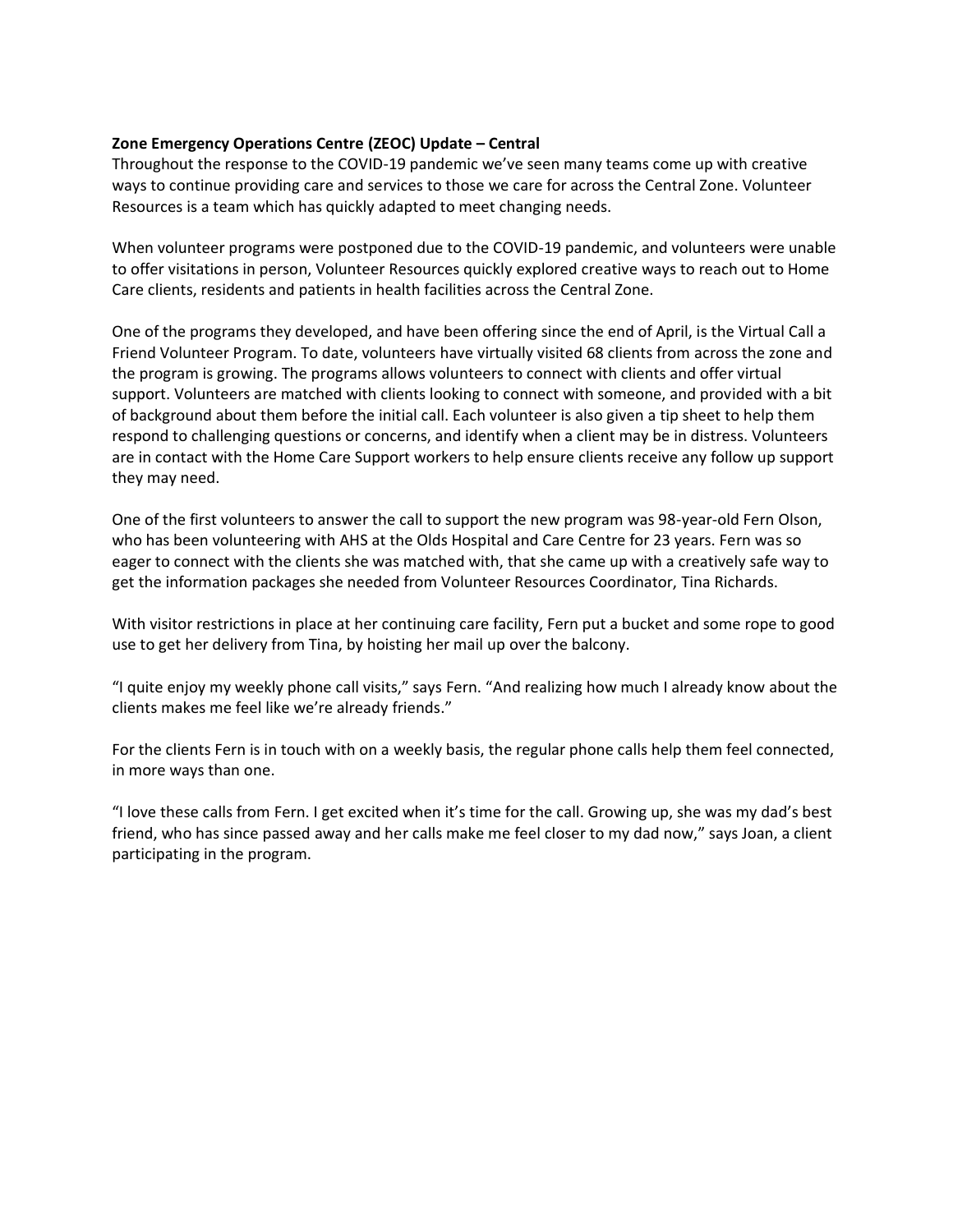

During the provincewide visitor restrictions, Fern Olson, an AHS volunteer, who lives in a retirement community in Olds, uses a bucket attached to a rope to collect her information package from AHS Volunteer Resources.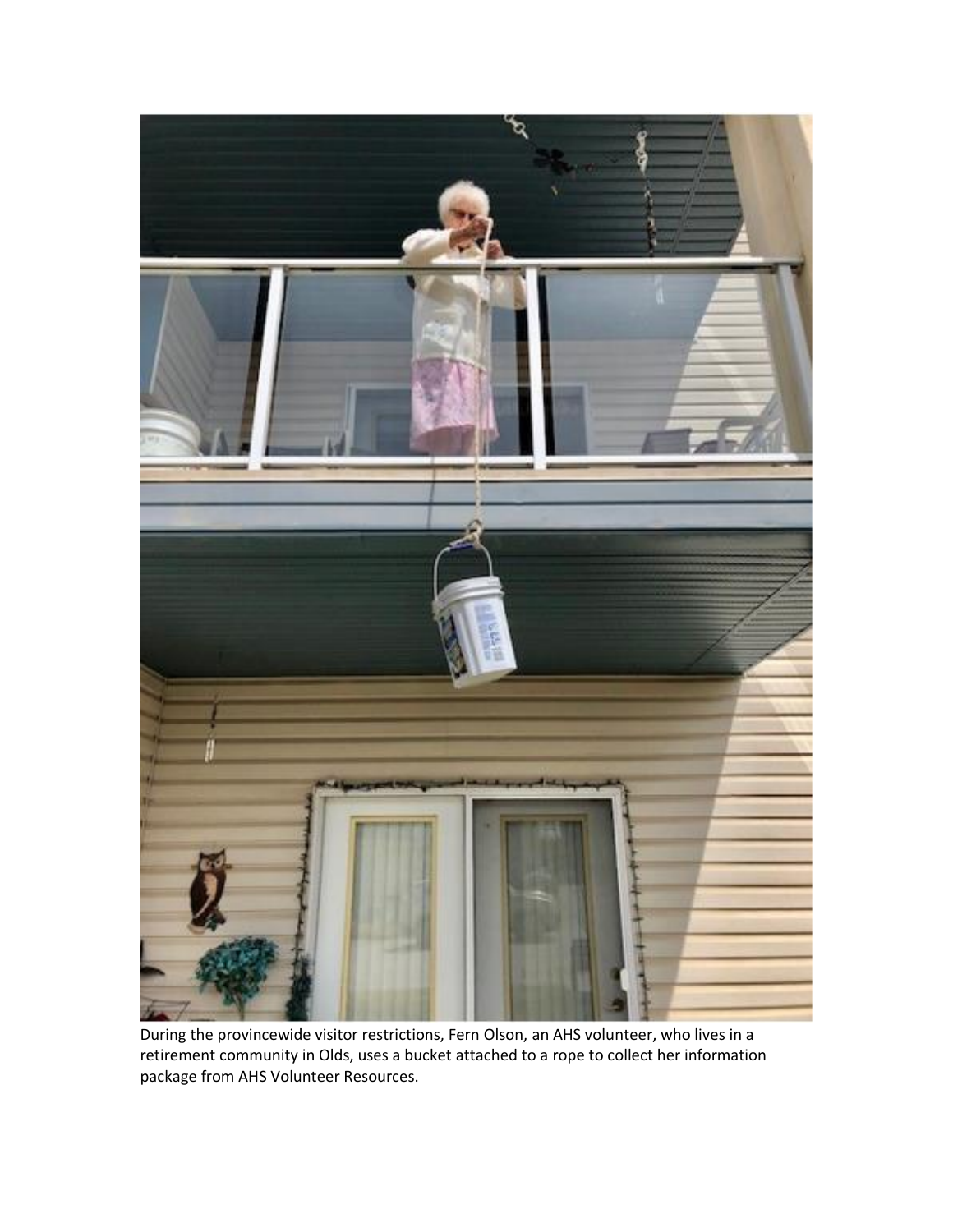## Be Well - Be Kind

#### **Shout Out**

We have said repeatedly that the COVID-19 pandemic has presented new challenges requiring innovative solutions. One of those solutions came from the Clinical Educators Team at the Walter C. Mackenzie Campus in Edmonton.

Registered nurses in the Emergency Department see all types of acuity and presentations of patients in their day-to-day work, including caring for critically ill pediatric and adult intubated patients. Nursing staff anticipated a surge of critical patients due to COVID-19, and requested more education on care of intubated and ventilated patients. To meet this challenge, the Clinical Nurse Educators (CNE) team created a valuable resource to support nurses on the basic mechanics of ventilators, and the essentials of caring for a ventilated patient. This enabled the nurses to support their physician and respiratory therapist teammates more than ever during the pandemic.

The team came up with a PowerPoint presentation to explain the mechanics of a ventilator, and embedded short, live-action videos demonstrating the proper operation of a ventilator. They also mocked up a patient bed and mannequin, shooting the video with an old digital camera.

Normally in-service training refreshers are done in person, so staff can participate and ask questions. This challenge was addressed by having a small group of nurses in the room while recording the videos, so questions could be asked and answered as the demonstration was unfolding.

Margaret Dymond, a CNE for Emergency Medicine, was very pleased with the resulting resource. "This is a great way to provide useful information to our frontlines, not just in the midst of the COVID-19 response, but even for the long term," she said. "We have also shared this resource with ICU staff, who are training new and redeployed staff for the COVID-19 response."

Kudos to this team!

#### **Community Acts of Kindness**

As we've said before, gratitude from Albertans for the work of AHS teams during this pandemic has been demonstrated in many forms. We've received many email messages, letters, cards, videos and even expressions of appreciation through art, song and dance. Social media has also been very active over the past weeks and months with posts and tweets recognizing your efforts. Tonight we are sharing just a few of those from this week. Albertans are very aware that your dedication to protecting them has not faltered.